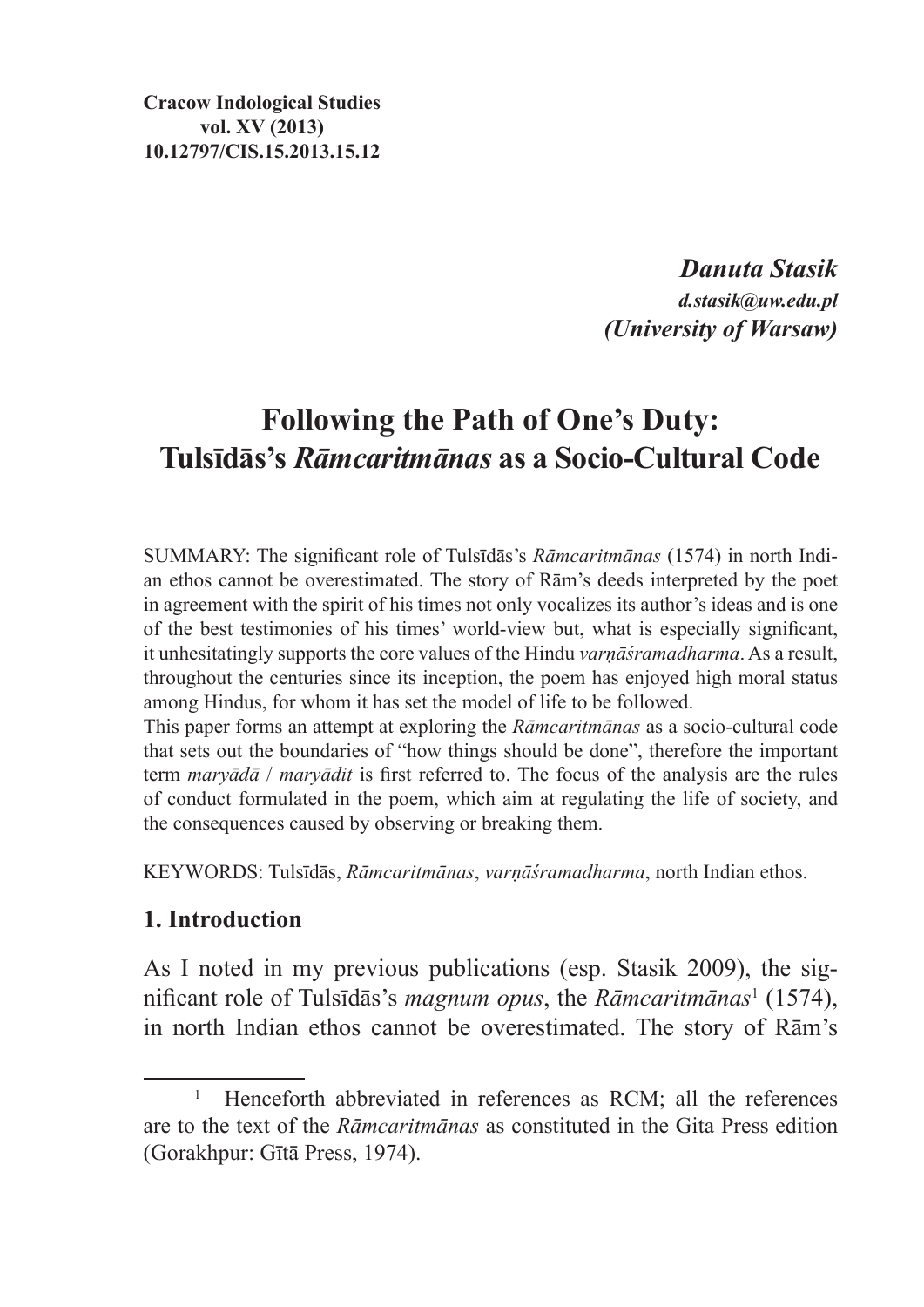deeds interpreted by the poet in agreement with the spirit of his times not only vocalizes its author's ideas and is one of the best testimonies of his times' world-view but, what is especially significant in this context, it unhesitatingly supports the core values of *varṇāśramadharma*  / *baranāśrama dharma*.<sup>2</sup> As a result, throughout the centuries since its inception, the poem has enjoyed high moral status among Hindus, for whom it has set the model of life to be followed. And although the *Rāmcaritmānas* has also been severely criticised and accused of, among other things, backwardness, being reactionary, propagating the domination of Brahmins, promoting exploitation of women and low-castes, such criticism, quite paradoxically, testifies to the important role played by Tulsīdās and his work in shaping the countenance of North Indian society, as no one attacks works that are meaningless (see Stasik 2009: 88–89).

There can be no doubt that Tulsīdās's poem owes such a status to its protagonist who for centuries has been known as the archetypal king, an embodiment of moral merit, the paragon of propriety—the *maryādāpurusottam* ('the best among men [acting within] the limits [of social norms]').<sup>3</sup> This one of the most commonly used of the epithets of Rām highlights the fact that, from Vālmīki's *Rāmāyaṇa* onwards, he is seen not only as 'the best among men' (*puruṣottam*) but also as the one who acts within the bounds of the time-honoured custom and the one who determines their limits in this world. Such an understanding found a very straightforward expression in Vālmīki's *Rāmāyaṇa* in the form of Hanumān's words addressed to Sītā:

<sup>2</sup> The concept of *varṇāśramadharma* denotes particular socioreligious duties (*dharma*) of members of each of traditional four *varṇa*s, i.e. classes of Indian society, in their four stages of life (*āśrama*).

<sup>3</sup> *Maryādā* (Sanskrit > Hindi), meaning among other things: 'boundary, limit'; 'borderline, shoreline'; '[that what is within the] bounds of propriety / law / custom'; 'honour, good reputation, dignity'; *purusottam*—lit. 'the best among men'.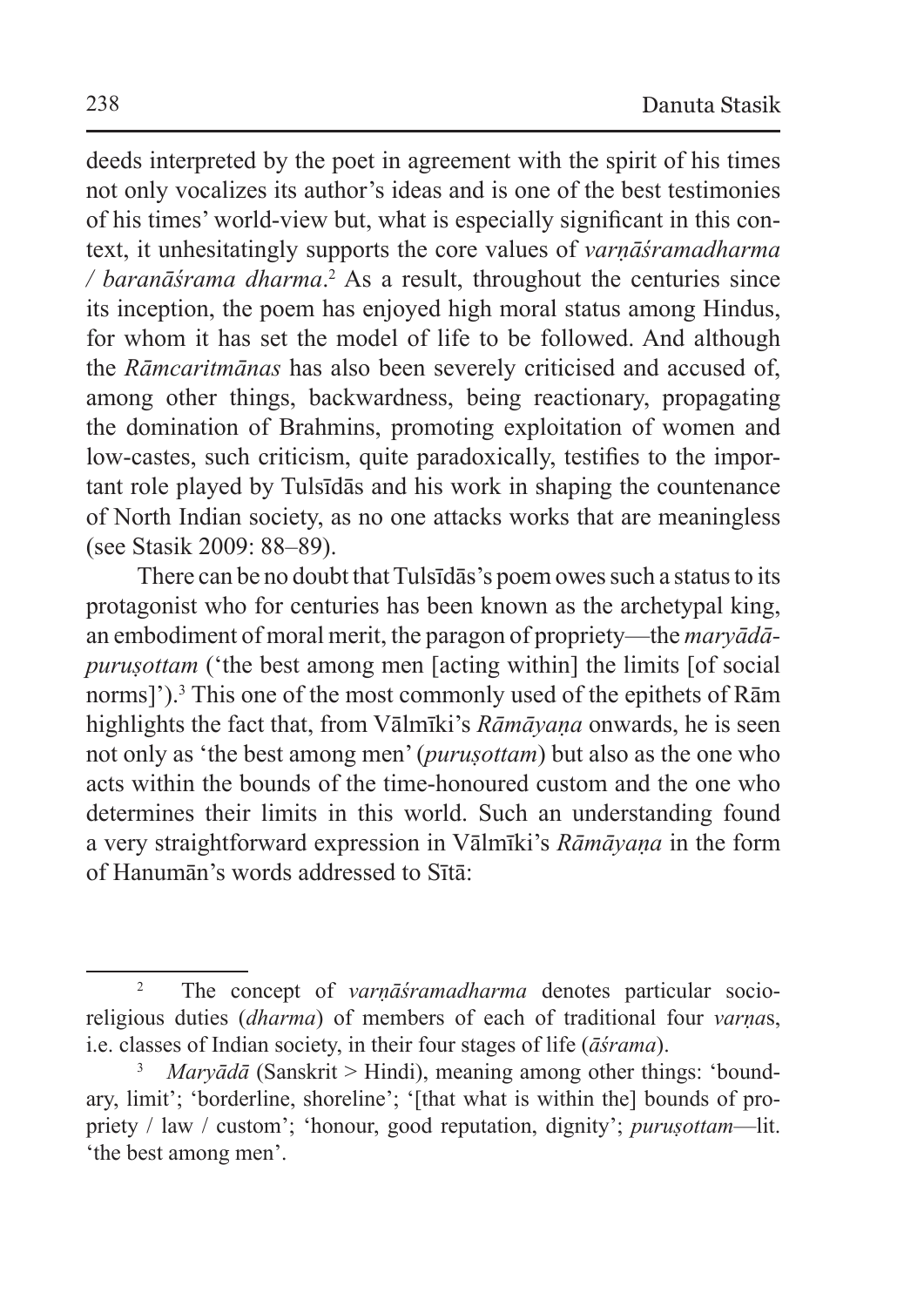Lovely lady, Rāma is the guardian of the four classes of society. He is both the establisher and enforcer of the norms of social behaviour.<sup>4</sup>

This attitude towards Rām is very common and contemporary Indians often give utterance to it. One of its examples can be found on the flap of the cover of a book by Devdutt Pattanaik (Pattanaik 2008), a contemporary author, self-styled as 'one of India's foremost mythologists'.<sup>5</sup> It reads: 'He is maryada purushottam Ram, the supreme upholder of social values, the scion of the Raghu clan, jewel of the solar dynasty, the seventh avatar of Vishnu, God who establishes order in worldly life.'

Taking into consideration the above-referred status of Tulsīdās's poem and its protagonist, in my presentation, I will make an attempt to explore the relevant passages of the *Rāmcaritmānas* seen as a sociocultural code that sets out the boundaries of "what should be done" (*ucita*) and "what should not be done" (*anucita*). The focus of my analysis will be the most important rules of conduct formulated in the poem, which aim at regulating the life of society, and the consequences caused by observing or breaking them.

However, it should be noted in this context that the just mentioned epithet—*maryādāpuruṣottam*—is absent from the entire text of Tulsīdās's poem (it is also absent from Vālmīki's *Rāmāyaṇa*<sup>6</sup> ). Its first component, the word *maryādā*<sup>7</sup> itself (in the following *tadbhava*

- <sup>6</sup> See footnote 4. above.
- <sup>7</sup> Cf. its derivative *maryādit* 'limited, restricted'.

<sup>4</sup> *rāmo bhāmini lokasya cāturvarṇyasya rakṣitā / maryādānāṁ ca lokasya kartā kārayitā ca saḥ*; 5.33.11); *Vālmīki Rāmāyaṇa* (1992). English translation after: *The Rāmāyaṇa of Vālmīki* (1996: 201). The authors of this translation note that the second line of the stanza means literally: 'He is the maker of the world's limits and the one who makes others [observe them].' They further add that 'This construction of the social, as well as cosmic, function of Rāma is embodied in his characterization by Vaisnava theologians as *maryādāpuruṣottama*' *The Rāmāyaṇa of Vālmīki* (1996: 438).

http://devdutt.com/book-of-ram/ (access 30.08.2011).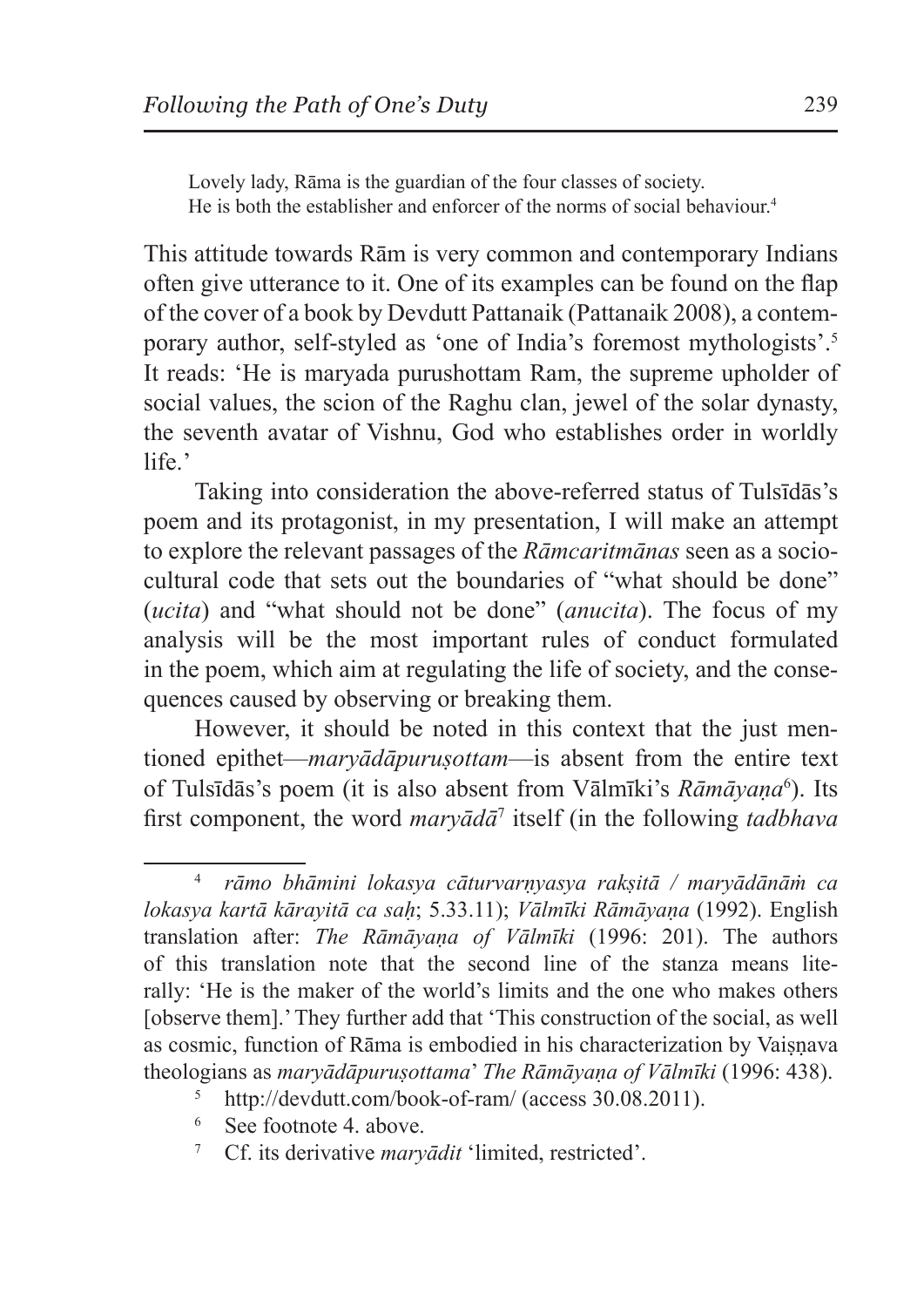forms: *marajādā / marajādā� / marajāda*), occurs in the text six times (RCM 1.64.2, 1.84, 1.100.4, 2.228.2, 5.59.3, 7.23.5), and only one of them (RCM 5.59.3) refers to Rām as the one who set the boundaries of social order. This very interesting passage belongs to the most controversial and criticised lines in the entire *Rāmcaritmānas* and will be dealt with in greater detail in one of the subsequent parts of this paper.

# **2.** *Varṇāśramadharma*

The concept of *varnāśramadharma*, although omnipresent in the image of *Rāmcaritmānas*'s society, as a phrase does not figure prominently in the text of the poem—it appears in it only 3 times, in the *tadbhava* forms *baranāśrama* […] *dharama* (RCM 7.20 and 7.102.4) and *baranādhama* (RCM 7.100.3). This is also true about the word *varṇa*  itself used very rarely in the poem in the sense of any of the four classes of Hindu society (e.g. RCM 7.21.1, 7.22.2, 7.98.1, 7.100 ka). Thus it can be said that the social order of four *varṇa*s is taken for granted by Tulsīdās, therefore there is no need to remind anyone of it. What one should be reminded of, however, are the duties and obligations traditionally ascribed to different classes and stages of life, fulfilling which brings about harmony in the entire creation.

The best example of such 'reminders', are two passages (RCM 2.172.2–173.2 and 7.127.3–4,127), which I discussed elsewhere (Stasik 2009: 85–86 and 88–89). Suffice it to say here that they come as an interesting antithesis in two different places of the poem and in fact should be seen as a link between the opening parts of the poem and its end. Worth noting here is the fact that the first passage, which opens with the phrase *socia*, appears in the *Book of Ayodhyā* and is formed of the words of Vasistha addressed to Bharat after the funeral rites for his father Daśarath. It is uttered from a negative stance and indicates what is not proper, and thus not desirable, from the point of view of social harmony. Let me refer to it in its extended form.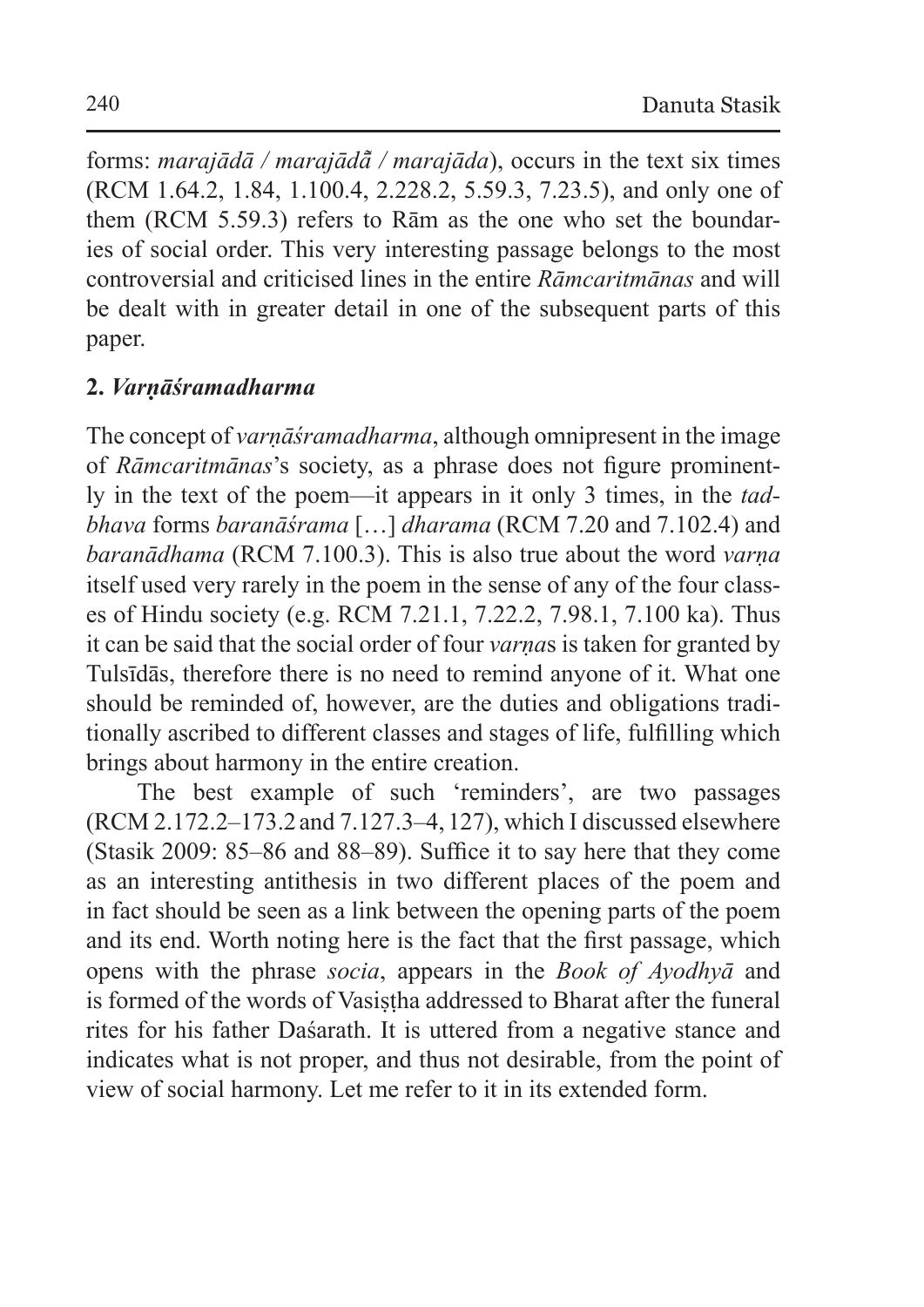Lament the Brahmin, who is deprived of the Veda, Who discarded his own dharma and is engrossed in sensual enjoyment! Lament the king, who does not know what political wisdom is, And his people are not as dear to him as his own life!

Lament the Vaishya, who—although rich—is miserly, Who neither knows hospitality, nor is devoted to Shiv! Lament the Shudra, who is talkative, thirsting for recognition, Proud of his knowledge and disregards Brahmins!

Lament, then, a wicked, quarrelsome and— Wilful wife, deceiving her husband! Lament the student who breaks his vow And does not follow the instructions of his guru.

Lament the householder who, infatuated, rejects the path of duty. Lament the ascetic who is engaged in worldly affairs and is deprived of prudence and detachment from the world.

Lamentable is the hermit Who gives up penance and indulges in pleasure. Lament the slanderer who gets angry without reason And feels enmity for his mother, father, guru and friends.

Lament, in every respect, the one who harms others, Takes good care only of his body and is very cruel. Lamentable, in every respect, is the one Who does not reject deceit and does not become a worshipper of Hari*.* 8

<sup>8</sup> *socia bipra jo beda bihīnā; taji nija dharamu viṣaya layalīnā./ socia nr̥pati jo nīti na jānā; jehi na prajā priya prāna samānā./ socia bayasu kr̥pana dhanavānū; jo na atithi siva bhagati sujānū./ socia sūdru bipra avamānī; mukharu mānapriya gyāna gumānī./ socia puni pati bañcaka nārī; kuṭila kalahapriya icchācārī./ socia baṭu nija bratu pahiraī; jo nahĩ gura āyasu anusaraī./ socia gr̥hī jo mohabasa karai karama patha tyāga; socia jatī prapañca rata bigata bibeka birāga./ baikhānasa soi socai jogū; tapu bihāi jehi bhāvai bhogū./ socia pisuna akārana krodhī; janani janaka gura bandhu*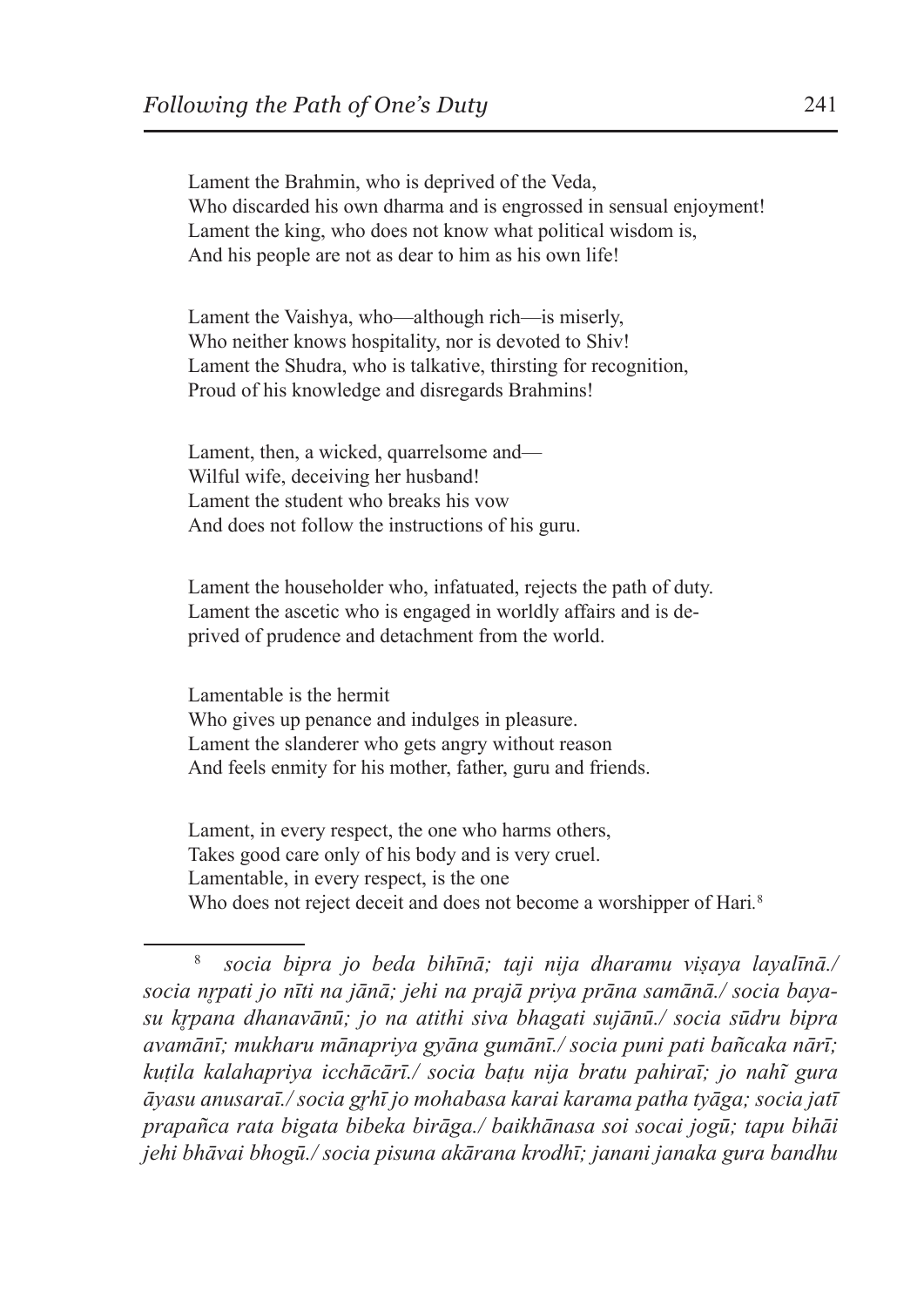The second passage, referred to in the tradition after its opening phrase as *dhanya*, the 'Blessed', appears in the last book of the poem in the form of the words uttered by Śiv teaching Pārvatī about the extraordinary qualities of the story of Rām.

Blessed is the land in which the Ganges<sup>9</sup> flows! Blessed is the wife faithful to her husband! Blessed is the king who governs rightly! Blessed is the twice-born who gives not up his dharma!

Blessed is the wealth given to others! Blessed is the mature mind engrossed in virtue! Blessed are the moments spent in the company of the saints! Blessed is the life of continuous devotion to Brahmins!

Listen, O Umā! Blessed is the family, holy and venerated by the world, In which a humble man, devoted to Śrīraghubīr was born.<sup>10</sup>

The comparison of both passages reveals that they are opposed not only in their stance (one condemning, the other blessing) as well as length—the *socia* passage is two times longer than the *dhanya* passage—but also in their structure, which is reversed. In the context of their stance and length, a very apt observation by J. M. Macfie, one of the earlier Western commentators of the *Rāmcaritmānas*, comes to mind: "It is true that like other preachers he [Tulsīdās] is sometimes more eloquent when he is denouncing wickedness than he is commending virtue" (Macfie 1930: 181).

*birodhī./ saba bidhi socia para apakārī; nija tanu poṣaka niradaya bhārī./ socanīya sabahī bidhi soī; jo na chāṛi chalu hari jana hoī. ̃*

<sup>9</sup> Lit. 'the river of Gods' (*surasarī*).

<sup>10</sup> *dhanya desa so jahā̃ surasarī; dhanya nāri patibrata anusarī./ dhanya so bhūpu nīti jo karaī; dhanya so dvija nija dharma na ṭaraī./ so dhana dhanya prathama gati jākī; dhanya punya rata mati soi pākī./ dhanya gharī soi jaba satasaṅgā; dhanya janma dvija bhagati abhaṅgā./ so kula dhanya umā sunu jagata pūjya supunīta;/ śrīraghubīra parāyana jehĩ nara upaja binīta.*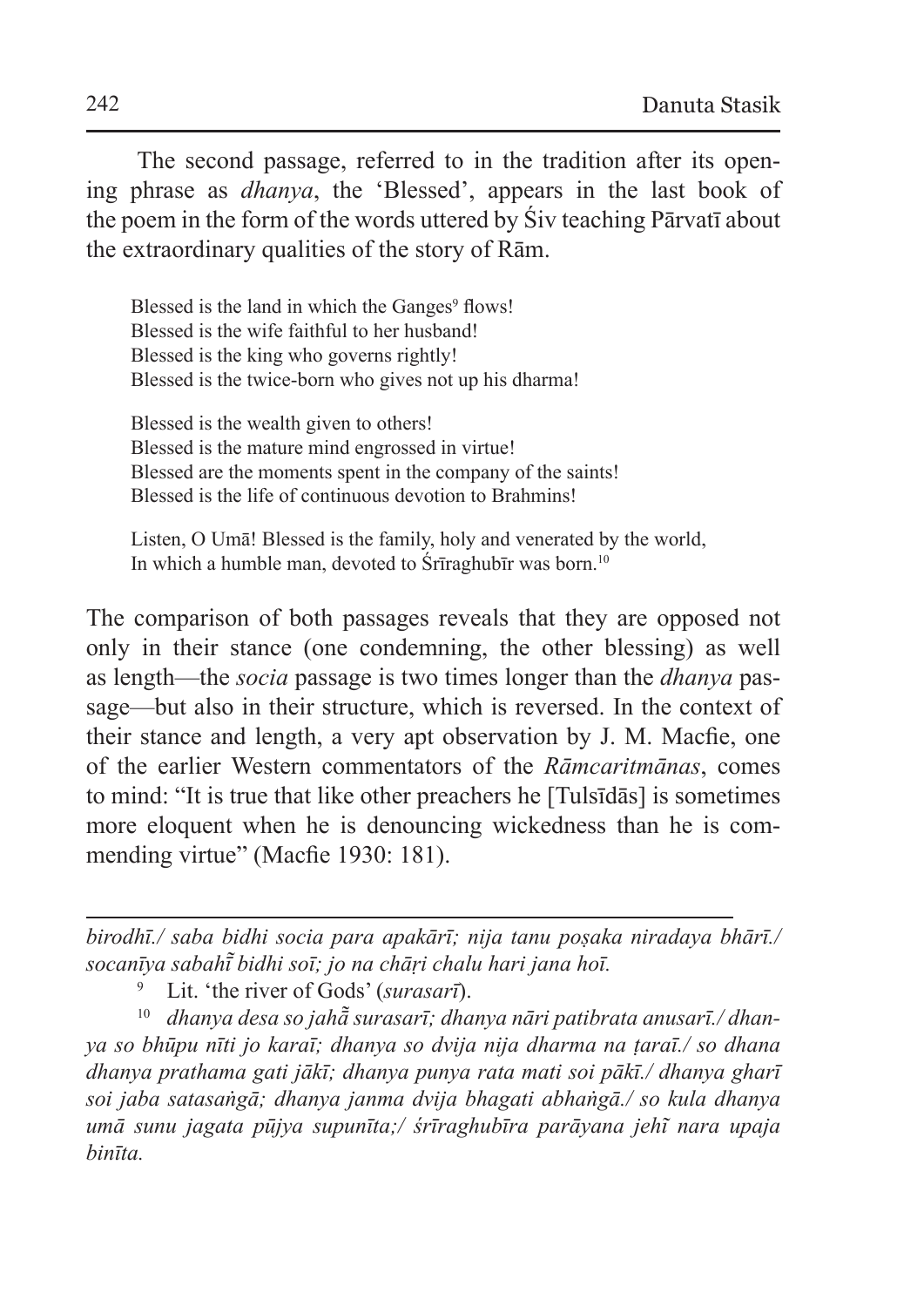The *socia* passage first refers to the obligations of four *varṇa*s in descending order, beginning with a deplorable Brahmin who does not fulfil them. Then it proceeds with the obligations of the four *āśrama*s, or the stages of life, but—very interestingly—first referring to women in the social position of wives, which draws our attention to the fact that Bhakti preached by Tulsīdās was open to all classes of Hindu society, both for men and women (Cf. Lorenzen 1995: 13–21, esp. 15). Finally, the passage brings up the family and individual level, referring to socially condemnable behaviours and features of character.

In comparison with the structure of the *socia* passage, the *dhanya* passage is almost entirely reversed. As has been already mentioned, it is twice as short, and as a result less exhaustive, e.g. it does not mention, among other things, the two out of four *varṇa*s, namely Vaishyas and Shudras, and the stages of life, i.e. *āśrama*s. Moreover, it alternates between the *varna* and the individual / family levels, instead of referring to them systematically. What is also very interesting, it is structured in the ascending order as it first speaks of women who should be *pativrata*, then of kings and finally of Brahmins. Thus, it serves as a kind of antithesis of the *socia* passage.

Both passages end in a similar way, standing in agreement with the entire poem; they are endorsed with the statements referring to the worship of Rām, which is seen as the basis of all success both mundane and spiritual. They both graphically underline the fact that the *Rāmcaritmānas*, being undoubtedly a religious poem, is also designed as a source of social and ethical values to be applied in everyday life.

Although it is not evident from both these passages, it should be added that Tulsīdās throughout his work leaves no doubt that in the sphere of social conduct the most important authority for him is the Veda, but—very symptomatically—together with 'the ways of the world' (*loka / lokahũ beda*). This is clearly stated in the only passage containing the phrase *baranāśrama dharama*, which comes from the description of *rāmrājya* (7.20):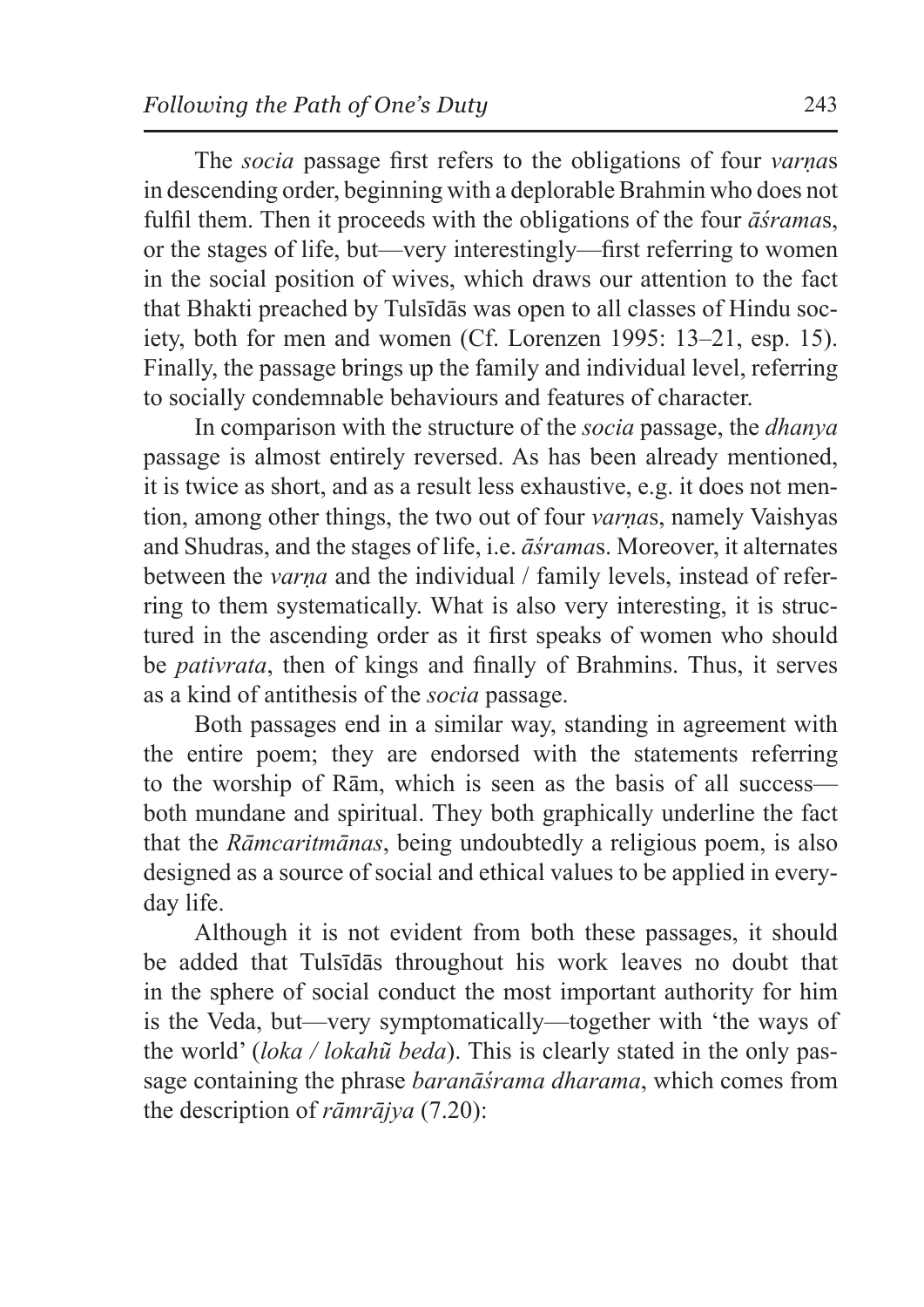All the people, obeying the rules prescribed to them by *varṇāśramadharma*, ceaselessly follow

The path of the Veda, enjoy happiness and are troubled neither by fear, nor sorrow nor sickness.<sup>11</sup>

### **3. The Bounds of Propriety**

Although the *Rāmcaritmānas* can be (and in fact is) seen as a code of social behaviour, as has been just demonstrated, this by no means denotes a normative text with clearly formulated rules. Nevertheless, in all the crucial moments in the lives of the poem's numerous characters, it contains a number of guidelines allowing for the harmonious coexistence on different levels of the social whole. They either take the form of very short, formula-like, statements or longer, cumulative utterances, and we have referred to their most vocal exemplifications in earlier parts of this paper.

Let us now deal with the words *ucita* 'proper; appropriate' and *anucita* 'improper; inappropriate' featuring in a number of these statements. It seems that the analysis of the *Rāmcaritmānas* seen as a code of social behaviour can be most fruitfully pursued by means of scanning the occurrences of these most relevant words in our discussion.

In the entire text, the word *ucita* is used 38 times<sup>12</sup> and the word *anucita*—23 times,<sup>13</sup> out of which only one usage<sup>14</sup> belongs to an entirely

 $14 \quad 1.238.2.$ 

<sup>11</sup> *baranāśrama nija nija dharama nirata beda patha loga;/ calahĩ sadā pāvahĩ sukhahi nahĩ bhaya soka na roga.*

<sup>12</sup> 1.59.2, 1.65.4, 1.77.1, 1.90.1, 1.102 cha, 1.222.3, 1.240.4, 1.286.3, 1.321.2, 1.328.4, 2.9.3, 2.18.4, 2.43.3, 2.56.2, 2.67.4, 2.88, 2.99.3, 2.174, 2.175, 2.176, 2.177.1, 2.181.4, 2.203.4, 2.207, 2.229.1, 2.231.2, 2.246.1, 2.248.4, 2.263.2, 2.268.4, 2.271.3, 2.278.3, 2.278.4, 2.285.1, 2.290.3, 3.2, 4.30.5, 5.37.4, 7.50.2 (cf. Callewaert, Lutgendorf 1997).

<sup>13</sup> 1.62.1, 1.238.2, 1.253.1, 1.258.2, 1.273, 1.276.4, 1.277, 1.278.2, 1.285.3, 2.10.4, 2.45.3 (in the form *anucitu*), 2.96.2, 2.97.4, 2.174, 2.175.3, 2.177.2, 2.180.4, 2.229.4, 2.231.2, 2.283.4, 2.297.3, 2.306.4, 6.104.6 (cf. Callewaert,Lutgendorf 1997).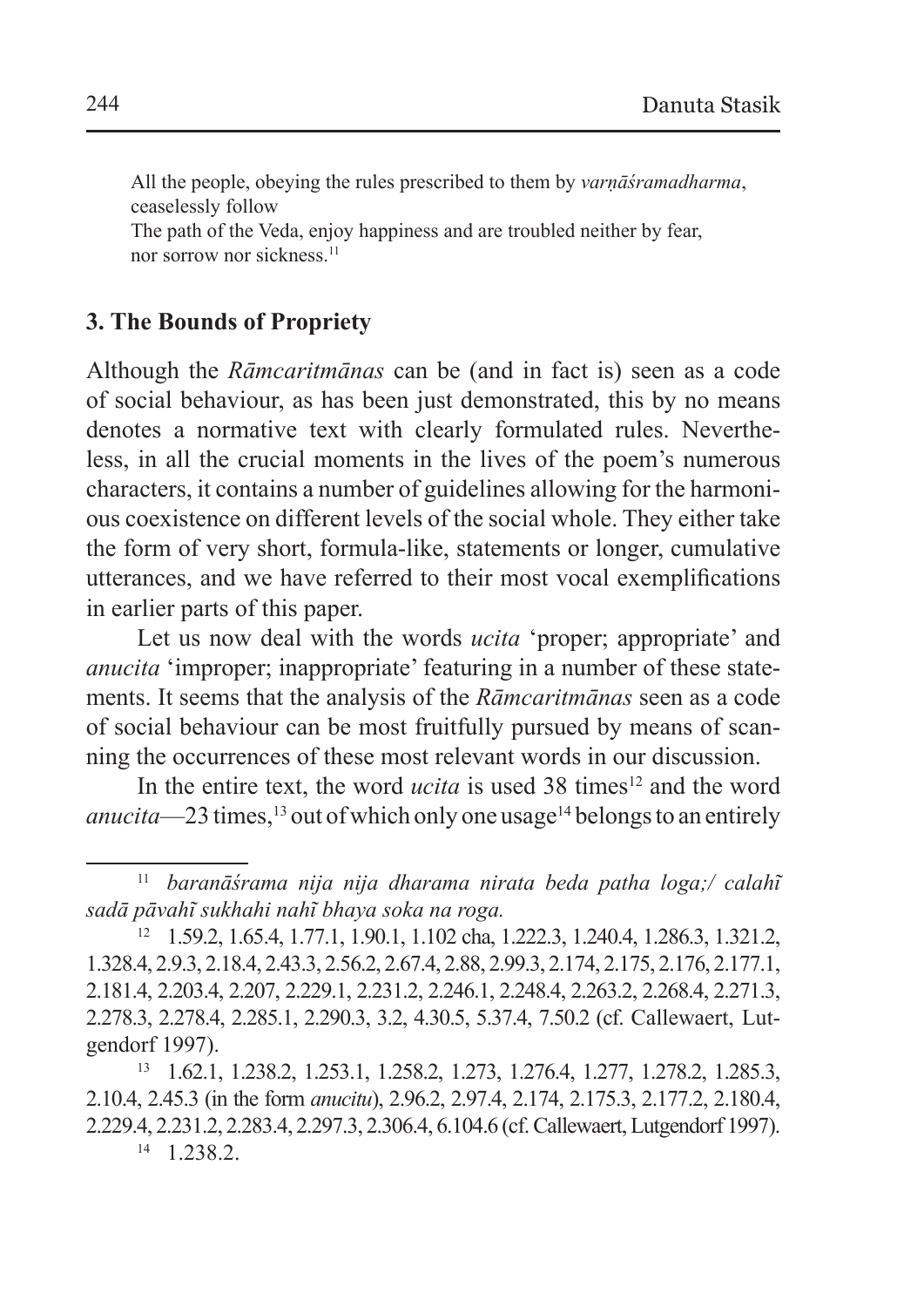different context (a comparison referring to Sītā's face) and as such does not speak of behaviour desirable or undesirable from the social point of view. What is very revealing, in the majority of occurrences both words appear in Book 2 (*ucita* 24 times and *anucita*—13 times) and, in a slightly lesser number, in Book 1 (*ucita* 10 times and *anucita*—8 times); they all are present in the situations that have a lot of bearing on the social functioning of the poem's characters. It brings to mind the observation of F. Whaling pointing to the fact that Book 2 "brings out the reality of Rāma's manhood in a more systematic way than the rest of the work" (Whaling 1980: 243; cf. Stasik 2009: 240). For example, *ucita*, i.e. appropriate for the occasion and befitting one's status, should be one's decisions and actions resulting from them, one's words,<sup>15</sup> the place one dwells in,<sup>16</sup> seats assigned to one's guests<sup>17</sup> as well as blessings given to others.<sup>18</sup> Similarly, the words *anucita*, or *ucita* with the negation *na*, 19 refer to speech and behaviour undesirable in any society, as it brings about chaos and causes a lot of suffering.

Finally, let us come to the earlier mentioned passage featuring the word *marajādā*, which graphically demonstrates that the order of things is determined by Rām. It comes in Book 5 (5.59.3), when he tries to persuade the personified Ocean to subdue its waters and let Rām's army cross over to Laṅkā. The Ocean does not give in to his persuasion, so Rām reacts angrily and resorts to threatening the Ocean with his frightful arrow of fire. As a result, the intimidated Ocean yields to Rām and asks for his forgiveness. He also says the following words:

Lord, you did the right thing to teach me this lesson. After all, this order of things has been determined by you.<sup>20</sup>

<sup>15</sup> E.g. 1.77.1, 1.90.1, 1.286.3, 2.67.4, 2.99.3, 2.175, 2.248.4, 2.263.2 or 2.278.3.

- $16$  1.65.4, 2.88.
- <sup>17</sup> E.g. 1.240.4, 1.321.2, 1.328.4.
- <sup>18</sup> 1.102 cha, 2.246.1.
- $^{19}$  E.g. 2.175.3.

<sup>20</sup> *prabhu bhala kīnha mohi sikha dīnhī; marajādā puni tumharī kīnhī.*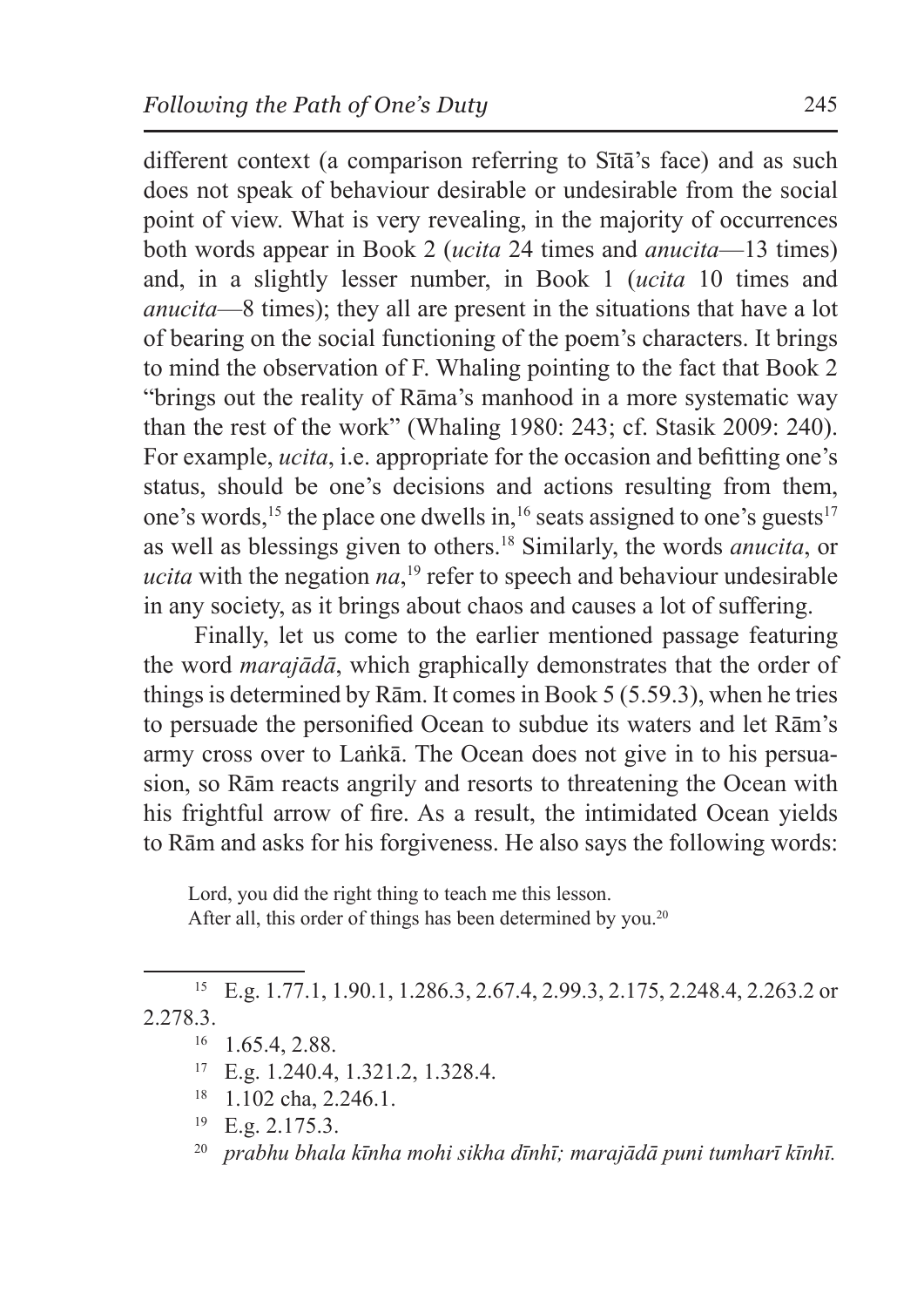In these lines, Rām figures as the one who acts as the guarantor of the bounds of propriety and it is he only who has the power to alter or suspend the binding rules, for example by forcing the Ocean to compromise with his own nature and subdue his waters. However, after this absolutely clear diction, the Ocean continues with the words that make numerous authors, especially modern ones, take pains to explicate them convincingly:<sup>21</sup>

A drum, a yokel, a Shudra, an animal and a woman— They all deserve beating.<sup>22</sup>

This passage, especially for contemporary audiences, is an incontrovertible proof of Tulsīdās's being a misogynist and anti-low-caste who also despises simple minds and is cruel to animals. Not going into a detailed discussion of such an appraisal of these lines, which from the present-day point of view is undoubtedly both a proper and at the same time also an anachronistic reading, as it takes them out of its correct historical time, let us observe that these words are uttered by the Ocean forced by Rām, who acted in the situation of absolute necessity, to obey to what was demanded from him. However, although they contain offensive (or speaking euphemistically—'politically incorrect') language, in their primeval sense they are meant to underline the educational quality of punishment, which is justified by a good cause for the sake of a society. After all we beat the drum so that it resounds with tunes expected by us!

Summing up this brief analysis of the relevant passages of the *Rāmcaritmānas* and the poem's lexis that best exemplify its role of a text concerned with social obligations, we may say that Tulsīdās teaches his audience that following the path of one's duty, resulting from one's social status and stage of life, results not only in social harmony but also makes the entire world free from suffering and safe from any danger. In fact, this is the very concept of *rāmrājya* so attractive

<sup>21</sup> See e.g. Śaraṇ 1998: 432–438 or Munśī 1993: 83–86.

<sup>22</sup> *ḍhola gavā̃ra sūdra pasu nārī; sakala tāṛanā ke adhikārī.*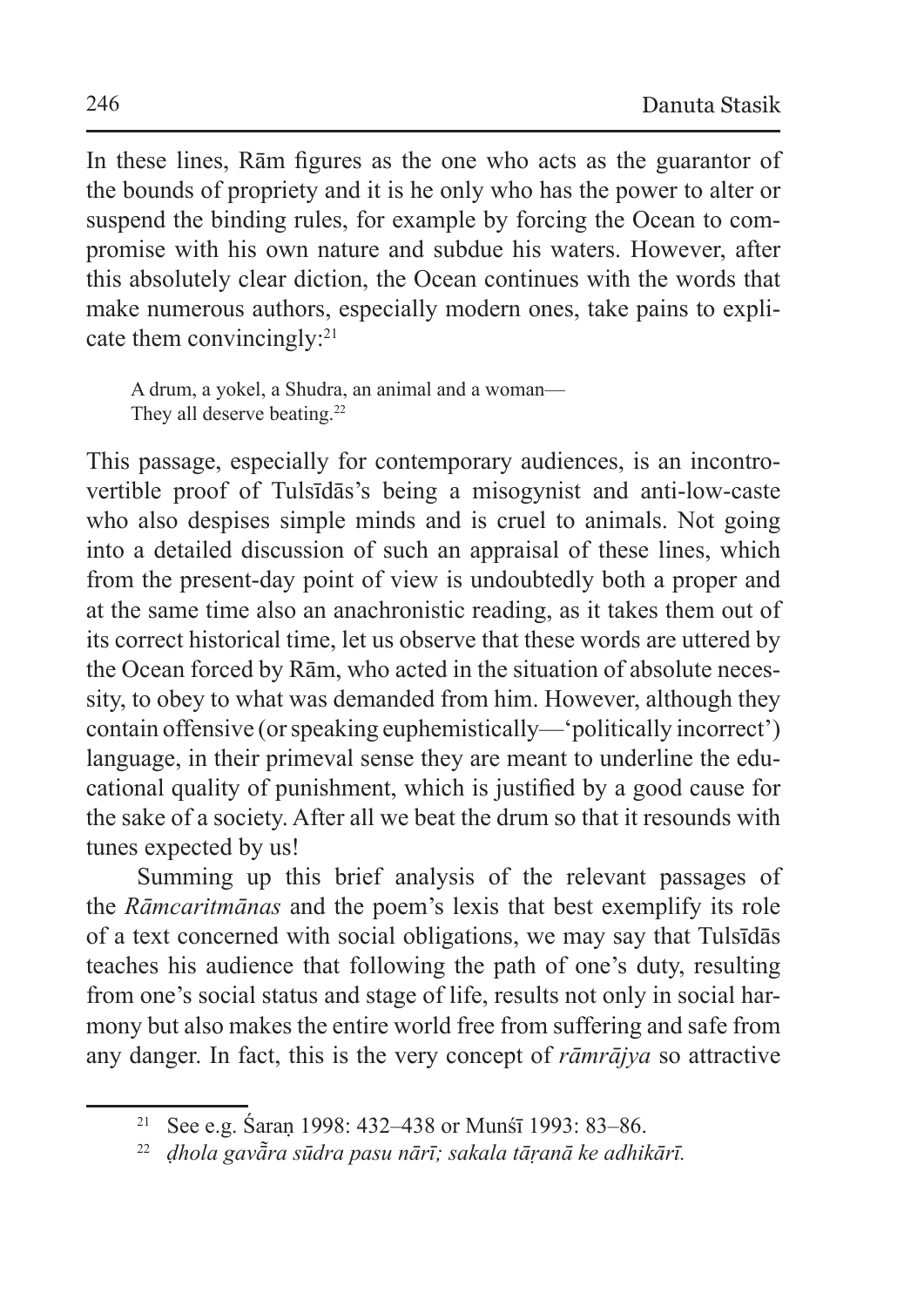to many generations of Indians, interpreted and adopted by them including such important political figures as Mahatma Gandhi the ideal of a social contract guaranteed by a righteous and mighty ruler, who himself and his people know very well that:

Disgrace to a man of honour Is like a fearful fire of myriads of deaths.  $(2.95.4)^{23}$ 

#### **References:**

- Callewaert, W. M. and Ph. Lutgendorf. 1997. *Rāmcaritmānas Word Index*. Delhi: Manohar.
- Lorenzen, D. N. 1995. Introduction. The Historical Vicissitudes of Bhakti Religion. In: D. N. Lorenzen (ed.), *Bhakti Religion in North India. Community, Identity and Political Action*. Albany: State University of New York Press: 13–21.
- Macfie, J. M. 1930. *The Ramayan of Tulsidas or the Bible of Northern India*. Edinburgh: T.&T. Clark.
- Munśī, M. 1993. *Rāmcaritmānas: vividh sandarbh*. Dillī: Navoday Sels.
- Pattanaik, D. 2008. *The Book of Ram*. Delhi: Penguin Books.

RCM = *Rāmcaritmānas* 1974. Gorakhpur: Gītā Press.

Śaraṇ, A. 1998. *Mānas-pīyūṣ*. Vol. 6. Gorakhpur: Gītāpres.

<sup>23</sup> *sambhāvita kahũ apajasa lāhū; marana koṭi sama dāruna dāhū.*